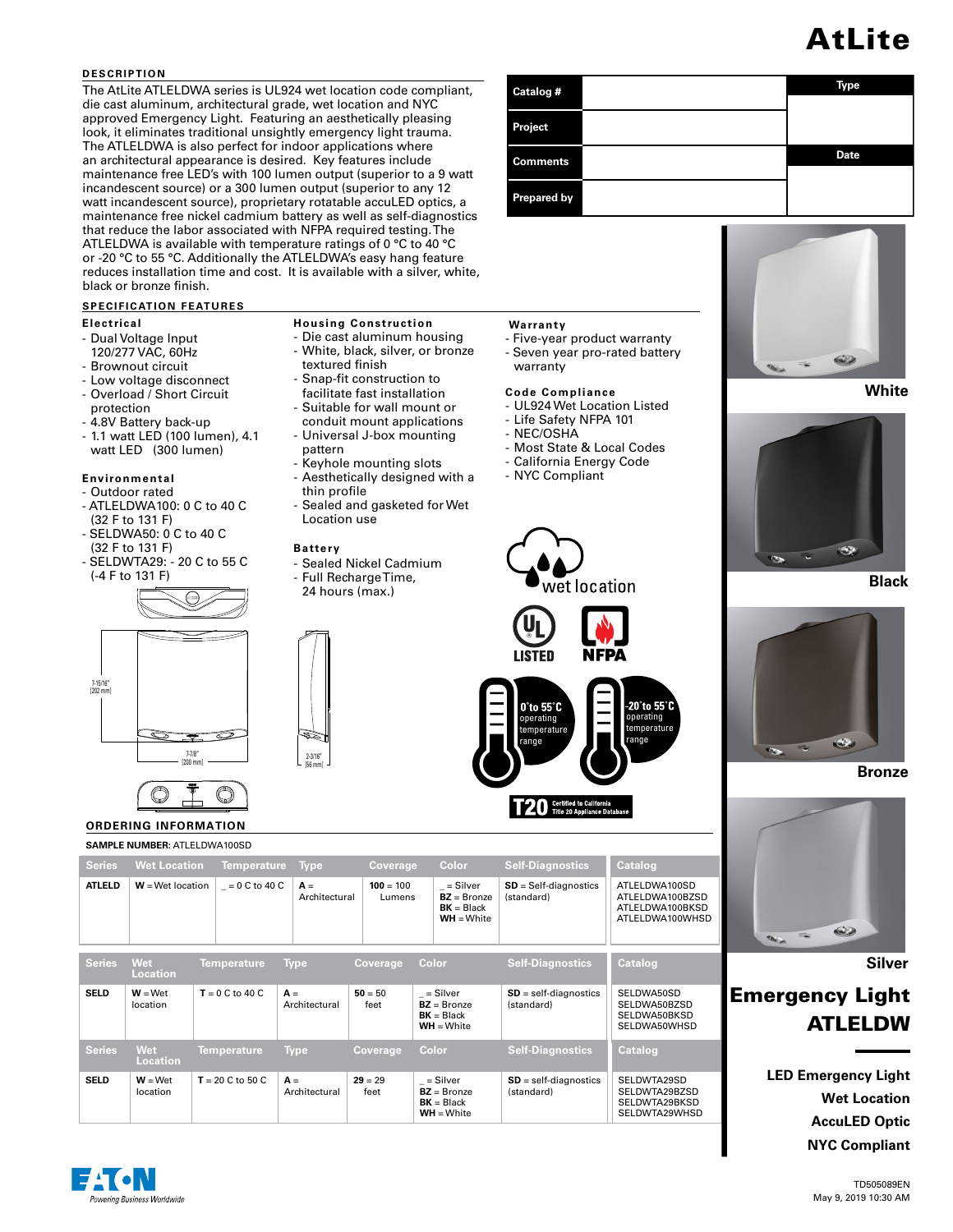#### **ELECTRICAL DATA**

|                                      | <b>120V</b> |             |      | <b>277V</b> |             |      |
|--------------------------------------|-------------|-------------|------|-------------|-------------|------|
| <b>Model</b>                         | Power (W)   | Current (A) | PF   | Power (W)   | Current (A) | Æ    |
| ATLELDWA100                          | 0.6         | 0.07        | 0.07 | 0.7         | 0.07        | 0.03 |
| <b>SELDWAT29/</b><br><b>SELDWA50</b> | 2.0         | 0.3         | 0.07 | 1.8         | 0.21        | 0.03 |

#### **PHOTOMETRY**  $\overline{\phantom{a}}$  , and  $\overline{\phantom{a}}$  arrangement Total Lamp Lumens Lamp Lumens Lemma Lumens Lemma Lumens Lumens Lumens Lumens Lumens Lumens Lumens Lumens Lumens Lumens Lumens Lumens Lumens Lumens Lumens Lumens Lumens Lumens Lume

#### **ALELDWA100 / ATLELDWA100**





#### **TECHNICAL DATA**

#### **AccuLED Optics**

The AccuLED precision engineered optics display sharp cutoffs and oval light pattern, which provide a clear path of egress per UL924 standards. The efficient optical design increases spacing distance between units, while providing evenly diffused light pattern throughout the egress path for both 1 foot candle average and 0.1 ft candle minimum. The lens swivel feature within the AccuLED optic provides the opportunity of forward-throw of egress lighting.

#### **Mechanical Housing**

The housing is die cast aluminum. The mounting hole pattern is universal to junction box requirements and is suitable for wall mount or conduit mount applications.

#### **EZ Hang – Mounting Feature**

The hands-free EZ Hang feature allows the installer to hang the emergency light face from the back plate in order to easily and efficiently make the power connections.

#### **Self Diagnostics**

The self-diagnostic software will automatically perform all tests required by UL924, and NFPA101. The system indicates the status of the emergency light at all times using the LED indicator. A 90 minute battery power (emergency mode) simulation test will occur once every 12 months. A 30 second battery power simulation test will occur every 30 days. The Solid-State microprocessor based system has the ability to accurately detect and warn of system failures, plus it incorporates all of the standard electronic features that sets AtLite apart from its competition. Self-diagnostic software automatically performs all testing required by the NFPA 101 Life Safety Code and systematically calibrates itself in the field, reducing installation labor and eliminating manual calibration errors.

#### **Low Voltage Disconnect**

When the battery's terminal voltage falls, the low-voltage circuitry disconnects the lighting load. The disconnect remains in effect until normal utility power is restored preventing deep battery discharge.

#### **Brownout Circuit**

The brownout circuit monitors the flow of AC current to the unit and activates the emergency light heads when a predetermined reduction of AC power occurs.

#### **Warranty**

The AtLite series is backed by a five-year warranty on the fixtures and a seven-year pro-rata warranty on the NiCad batteries.